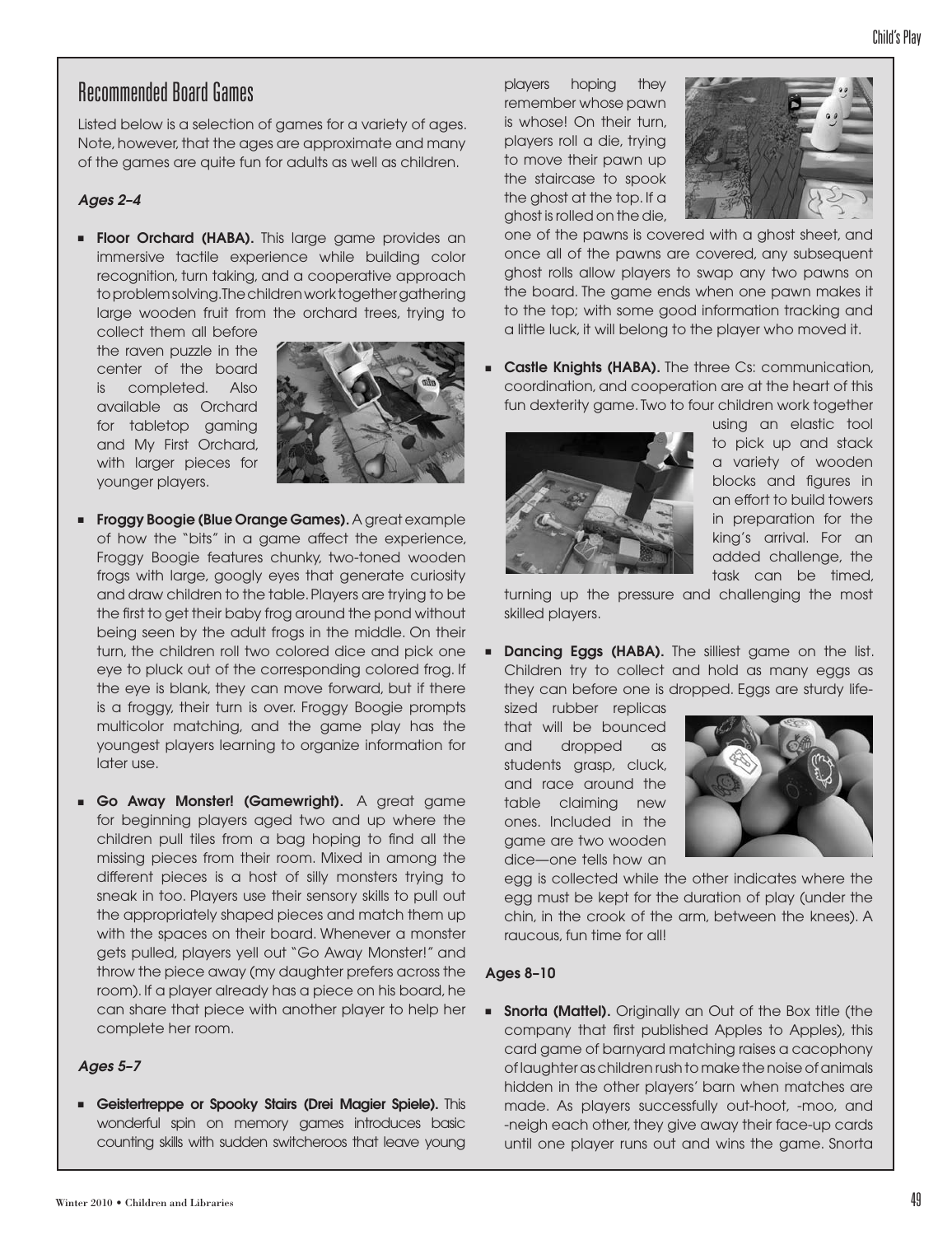## Recommended Board Games, cont.

is a great exercise in informational skills as players work with multiple sources of information, mentally organizing it for easy retrieval while disregarding extraneous information present in the game.

**Tsuro (WizKids).** A visually beautiful game of survival,

winding paths, and occasionally . . . no winners. Played on a grid, children start their player stone on a separate path at the edge of the board. At each turn, they play a card which extends



their path into the playing area, sliding their stone as far along the path as it can go. Players try to keep their stones on the board as long as they can, hoping to avoid collision or being sent off the edge. Besides strengthening spatial relation skills, Tsuro presents an opportunity for young players to see the interaction of player choices as the board and the pieces come together.

■ Wits and Wagers Family (North Star Games). A completely different take on the familiar trivia genre. All of the questions are obscure, number-based facts such as, "How many stairs are in the Leaning Tower of Pisa?" or "What is the longest celery stalk on record?" Players aren't expected to know answers, but instead offer up guesses which are then arranged in order on the table. Looking at the answers, the children then make an educated guess, placing two scoring meeples (wooden pawns shaped like people) out on the answer or answers they think might be closest without going over. Wits and Wagers Family is a great game for large groups and teams and lends itself well to self-created questions focused on areas of special interest.

#### *Ages 10–13*

■ Giant Blokus (Educational Insights/Mattel). This takes a familiar abstract game and provides a unique experience by allowing the children to play on a giant version of the board. Players take turns placing Tetris-



like pieces on a square grid following very simple rules. Game play continues until no one can place any more of their pieces, and the player with the fewest remaining squares

wins. The game is very easy to learn, but features high replayability as game play evolves from the placement of other players. Giant Blokus helps children develop a critical eye for details as they actively seek out the best possible placement for their pieces each turn.

Word on the Street (Out of the Box). This team-based word game is a tactile tug-of-war with letters played across four lanes of traffic. Each team tries to pull as

many consonants to their side of the street by working together to select and spell words for a given topic each round before time runs out. Every time a letter appears in a word, it moves one spot closer



to the team, so word choice becomes important as the letters start moving back and forth across the board. Also available as a junior version tailored for ages eight and up.

**■ Hive (Gen Four Two).** Similar in strategy to chess, but compact, portable, and with bugs. The goal in this two-player game is to surround your opponent's



queen bee on all sides by any combination of tiles, either yours or your opponents. Each player has a set of tiles consisting of several different types of bugs, each of which behaves differently—ants scurry,

beetles pin down, grasshoppers leap across, and spiders pivot. A much faster game than chess, Hive allows repeated opportunities for children to play with and refine their ability to evaluate information, explore possible outcomes, and think strategically.